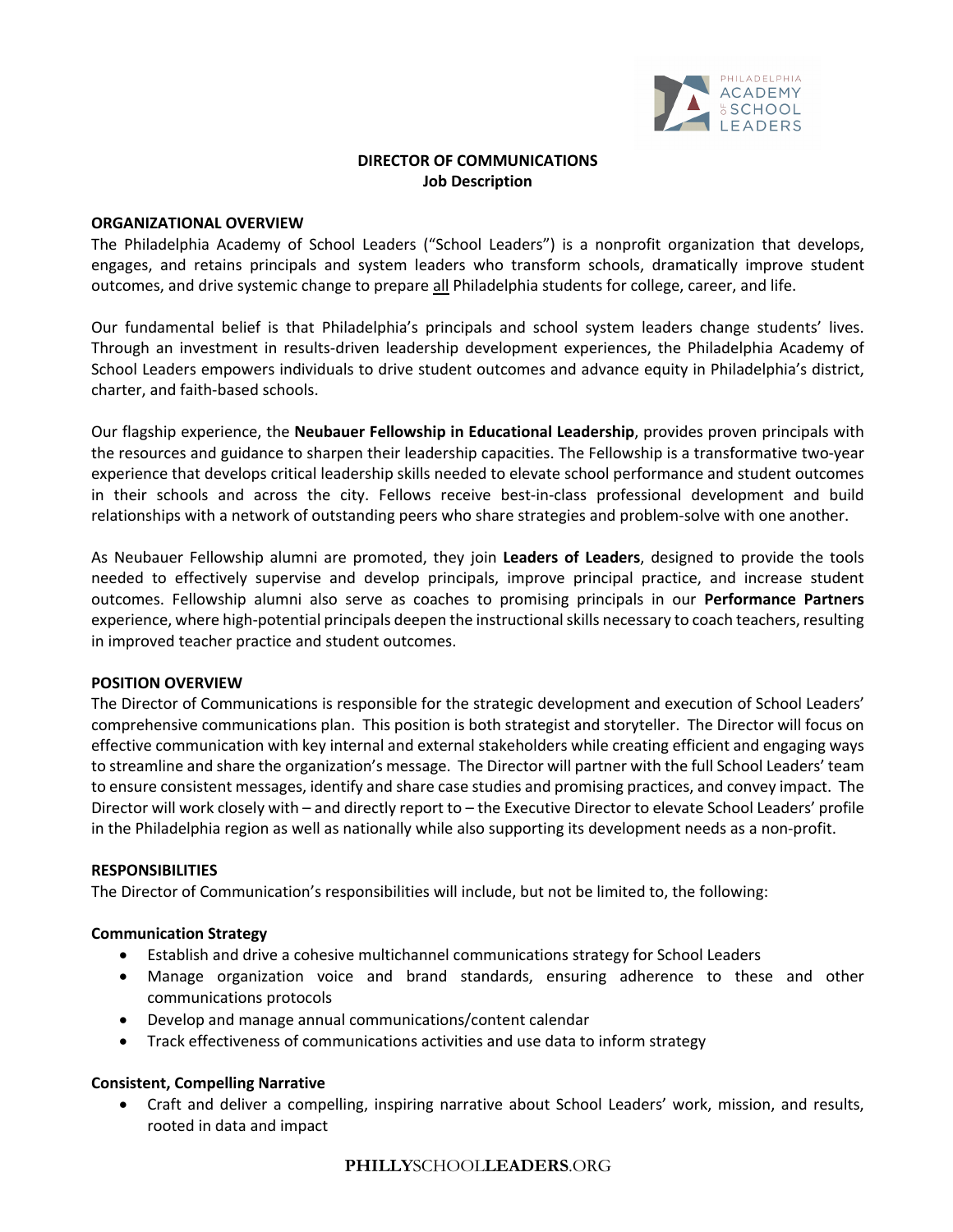

- o Create clear, consistent, compelling messages as the foundation for all communications
- o Combine data with storytelling to highlight successes and communicate impact
- Develop effective collateral that clearly conveys who we are, what we do, why it is important, and results
	- $\circ$  Create organizational overview, program materials, annual report, and impact briefs
		- $\circ$  Redesign organizational website, including updated photography and videography
	- o Build a content bank to highlight case studies, promising practices, and successes

### **Stakeholder Engagement**

- Prepare, manage, and coordinate participant, partner, board, and funder communications, including press releases, e-newsletters, annual report, and more
- Create consistent and efficient processes for ongoing communications with key stakeholders
- Develop and coordinate communications touchpoints to cultivate/maintain relationships and optimize stakeholder experience, understanding, and engagement
- Engage program participants in an authentic process that encourages them to be active ambassadors for School Leaders

## **Public Relations**

- Elevate the organization's profile and work by coordinating thought leadership among senior executives
- Establish and maintain relationships with relevant local, regional, and national press to secure impactful media opportunities
- Serve as the primary press contact for School Leaders
- Create and implement a social media strategy to increase digital presence, viewership, and engagement

## **Project Management**

- Identify and coordinate with outside communications professionals on any needed joint efforts
- Partner with the full School Leaders' team to identify and share anecdotes, case studies, and impact
- Prepare and manage annual communications budget and timelines

Additionally, the Director of Communication will fulfill any other responsibilities as needed or assigned by the Executive Director.

## **QUALIFICATIONS**

The ideal candidate will demonstrate the following competencies and attributes:

- Passionately believe that all students can achieve at high levels
- Communicate effectively in both written and verbal communication
	- o Tailor message for audience, context, and mode of communication
	- o Demonstrate excellent, detail-oriented proof reading and editing skills
	- o Combine data and storytelling
- Build positive relationships and effectively collaborate with diverse stakeholders
- Maintain a service orientation
- Exhibit a strong focus on goals and results including a track record of meeting or exceeding goals and hold self personally accountable
- Demonstrate ability to successfully plan, organize, and lead complex initiatives
- Demonstrate excellent project management and execution work efficiently, maintain attention to detail, manage timelines, and is able to multi-task, adapt, and balance requests from many stakeholders
- Develop and improve organizational processes

## **PHILLY**SCHOOL**LEADERS**.ORG